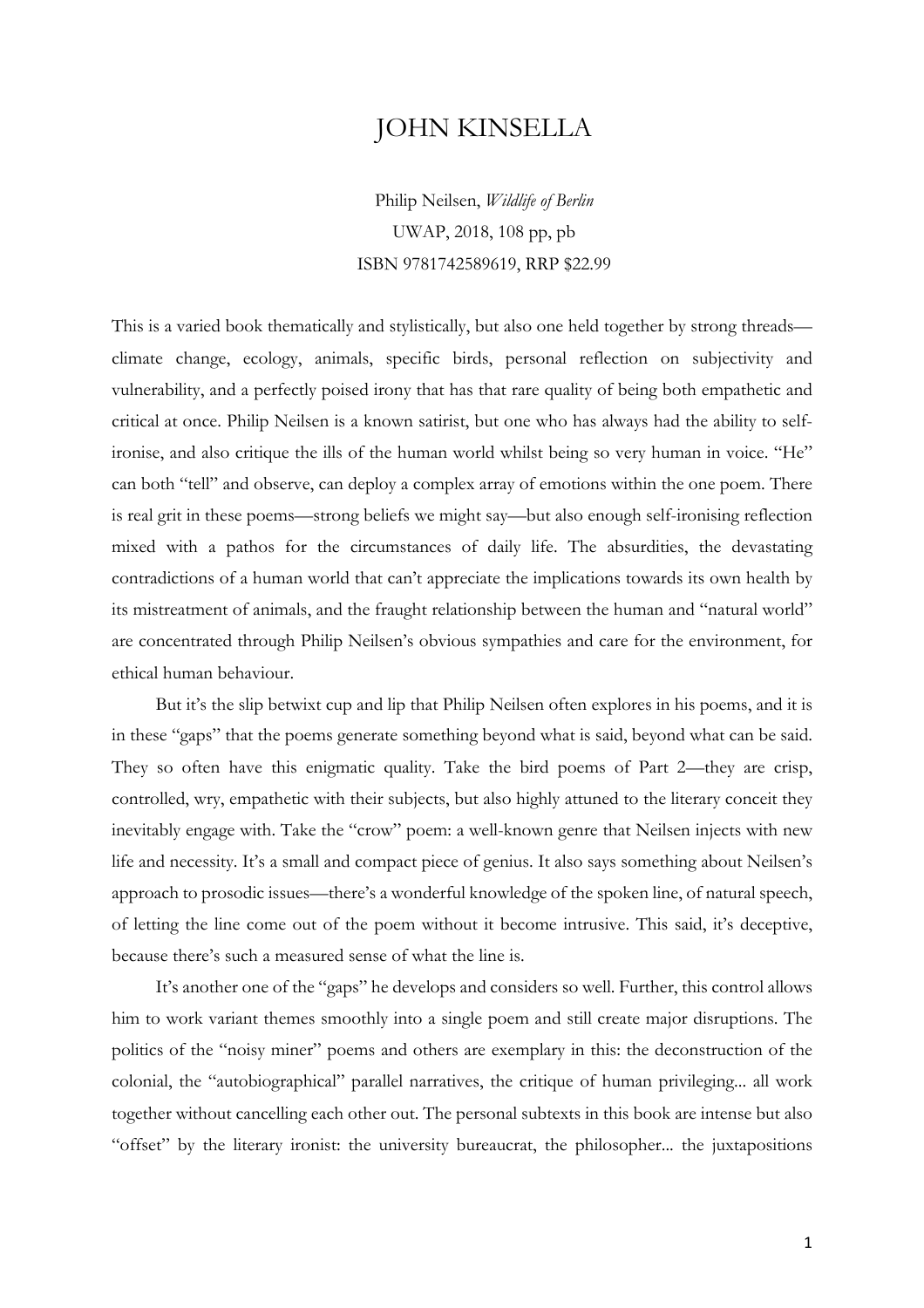between "character" and their "materials" (gardens, brothel etc), make for generative slippages that are wry but also deadly! This book should be published for these two lines alone:

will establish an Australian narrative within flexible open plan design

never mind the many hundreds of other brilliant lines. Philip Neilsen is one of the most "extractable" Australian poets—his smarts are in his turns of phrase and conceptualising of ideas into pithy, sharply turned units of "saying" that always have good "sound quality." He listens. He replays.

Another thread that enlivens this book is the literary text, or more specifically characters from literary texts, and even writers themselves as "characters." His poem on Philip Roth gives a real sense of the way the threads of concern slip in and out of his reading and life experience, become distilled in conjecture and consideration of something outside the him/self. But he's there, segueing in and out of the subject, the "he" is outside himself but the authorial voice is also implicated. It makes for a lush if dystopic interaction with the "world" (real or constructed):

Philip Roth is correcting novel proofs when he looks out his French window at the silver birches with their triangular leaves and there is Alex Portnoy limping alongside him, arguing, the two of them together.

The I, the "he," the slippages of pronouns make this poetry elusive, sometimes distant, sometimes weirdly autobiographical. I love the array of voices that implicate the poet but also show "him" apart. This is a sophisticated control, manipulation and projection of voice.

Ventriloquism! A critique and irony develops disturbing subtexts when we consider the poems in this light:

From now I will hunt those who gossip and muck-rake, who trade in rumour and innuendo. I will update my skill-set

from psychopath to psychopomp,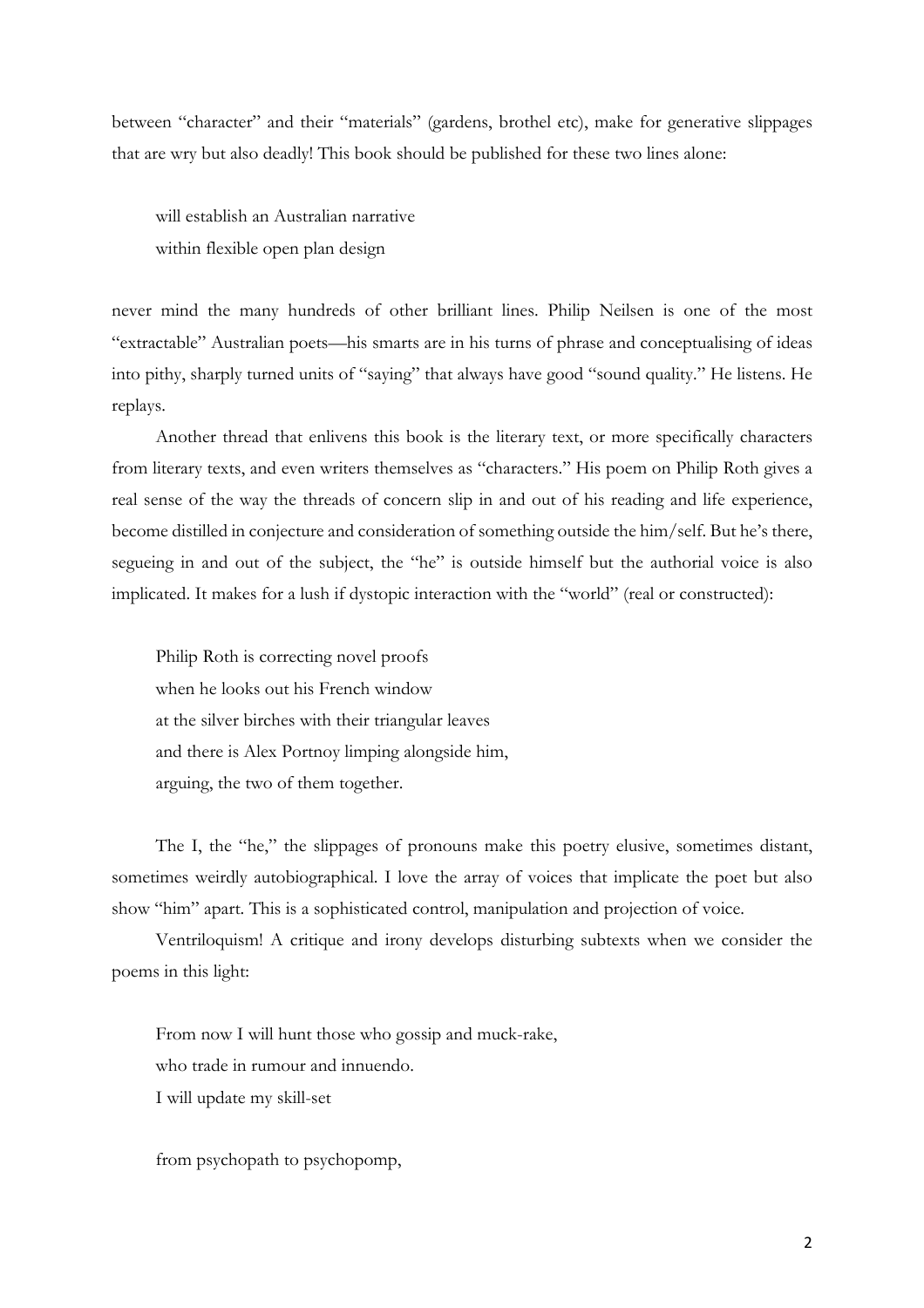to be a humble guide to the underworld in the shape of a long eared owl.

and that's what poems should do, disturb! The satirist is implicated in his most forceful critiques, the deft satirist knows this and works with it. And confronting the directly "personal," the self survives the impact through a cool, collected distance that inflects almost catastrophic impact and damage, almost as if poetry becomes an act of survival:

My first dead body is when I am ten. A buzz below the shimmer tells us someone has drowned near the rocks.

There's also a strange relationship between the teacher and student, the writer and reader, between those in different relationships to authority. That authority might be the "state" (always to be questioned) or maybe a writer or philosopher. I have been wondering a lot about the uneasy presence of Nietzsche in this work, the stress of engagement, the desire for an ontology that will always be corrupted. This is a book full of loss and hopes for redemption, of elegy synched with epiphany, of the rock goddess and illness, of possibility and loss. In many ways, it's an elegy on multiple levels—personal, for friends, loved ones, family, the planet. But there's hope in the poetic gesture, the "seeing" that might illuminate. All the teaching, all the lessons, all the reports we make, will only create a distance between subjects, create objects in a world so in need of a compassionate subjectivity. How we perform and what we really want to be are at odds: there's a real tension and anxiety at work in many of these poems, which is excitingly unusual given the absolute confidence of delivery. This is a senior poet who has complete control over his material but the material surprises him as well. Maybe some of the answers I look for are in this stanza:

Lecturing from the afterlife Nietzsche insists we must find a way to catch the last moment of ripeness before decay.

Ponder it. I am. A brilliant book. A standout.